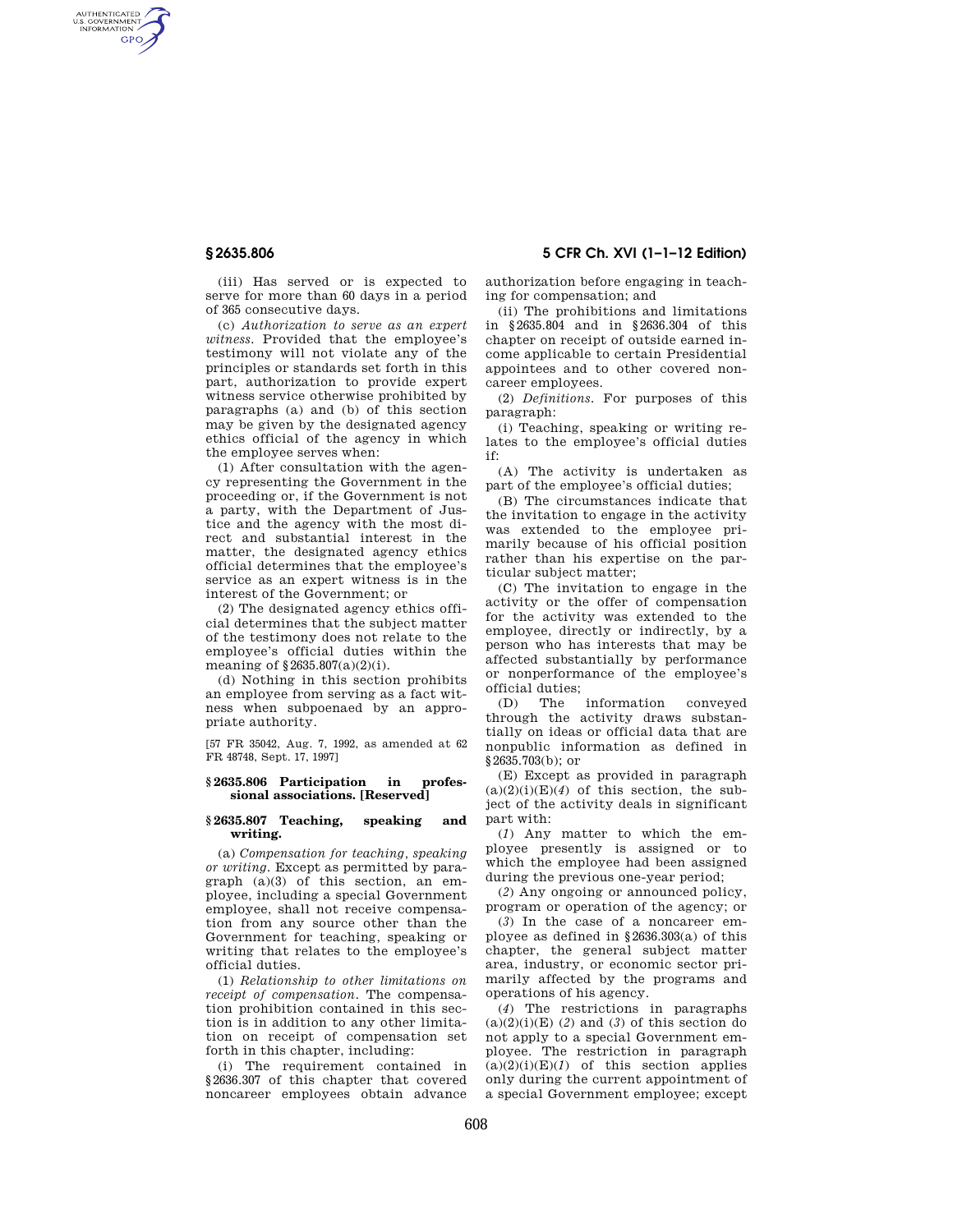## **Office of Government Ethics § 2635.807**

that if the special Government employee has not served or is not expected to serve for more than 60 days during the first year or any subsequent one year period of that appointment, the restriction applies only to particular matters involving specific parties in which the special Government employee has participated or is participating personally and substantially.

NOTE: Section  $2635.807(a)(2)(i)(E)$  does not preclude an employee, other than a covered noncareer employee, from receiving compensation for teaching, speaking or writing on a subject within the employee's discipline or inherent area of expertise based on his educational background or experience even though the teaching, speaking or writing deals generally with a subject within the agency's areas of responsibility.

*Example 1:* The Director of the Division of Enforcement at the Commodity Futures Trading Commission has a keen interest in stamp collecting and has spent years developing his own collection as well as studying the field generally. He is asked by an international society of philatelists to give a series of four lectures on how to assess the value of American stamps. Because the subject does not relate to his official duties, the Director may accept compensation for the lecture series. He could not, however, accept a similar invitation from a commodities broker.

*Example 2:* A scientist at the National Institutes of Health, whose principal area of Government research is the molecular basis of the development of cancer, could not be compensated for writing a book which focuses specifically on the research she conducts in her position at NIH, and thus, relates to her official duties. However, the scientist could receive compensation for writing or editing a textbook on the treatment of all cancers, provided that the book does not focus on recent research at NIH, but rather conveys scientific knowledge gleaned from the scientific community as a whole. The book might include a chapter, among many other chapters, which discusses the molecular basis of cancer development. Additionally, the book could contain brief discussions of recent developments in cancer treatment, even though some of those developments are derived from NIH research, as long as it is available to the public.

*Example 3:* On his own time, a National Highway Traffic Safety Administration employee prepared a consumer's guide to purchasing a safe automobile that focuses on automobile crash worthiness statistics gathered and made public by NHTSA. He may not receive royalties or any other form of compensation for the guide. The guide deals in significant part with the programs or operations of NHTSA and, therefore, relates to the employee's official duties. On the other hand, the employee could receive royalties from the sale of a consumer's guide to values in used automobiles even though it contains a brief, incidental discussion of automobile safety standards developed by NHTSA.

*Example 4:* An employee of the Securities and Exchange Commission may not receive compensation for a book which focuses specifically on the regulation of the securities industry in the United States, since that subject concerns the regulatory programs or operations of the SEC. The employee may, however, write a book about the advantages of investing in various types of securities as long as the book contains only an incidental discussion of any program or operation of the SEC.

*Example 5:* An employee of the Department of Commerce who works in the Department's employee relations office is an acknowledged expert in the field of Federal employee labor relations, and participates in Department negotiations with employee unions. The employee may receive compensation from a private training institute for a series of lectures which describe the decisions of the Federal Labor Relations Authority concerning unfair labor practices, provided that her lectures do not contain any significant discussion of labor relations cases handled at the Department of Commerce, or the Department's labor relations policies. Federal Labor Relations Authority decisions concerning Federal employee unfair labor practices are not a specific program or operation of the Department of Commerce and thus do not relate to the employee's official duties. However, an employee of the FLRA could not give the same presentations for compensation.

*Example 6:* A program analyst employed at the Environmental Protection Agency may receive royalties and other compensation for a book about the history of the environmental movement in the United States even though it contains brief references to the creation and responsibilities of the EPA. A covered noncareer employee of the EPA, however, could not receive compensation for writing the same book because it deals with the general subject matter area affected by EPA programs and operations. Neither employee could receive compensation for writing a book that focuses on specific EPA regulations or otherwise on its programs and operations.

*Example 7:* An attorney in private practice has been given a one year appointment as a special Government employee to serve on an advisory committee convened for the purpose of surveying and recommending modification of procurement regulations that deter small businesses from competing for Government contracts. Because his service under that appointment is not expected to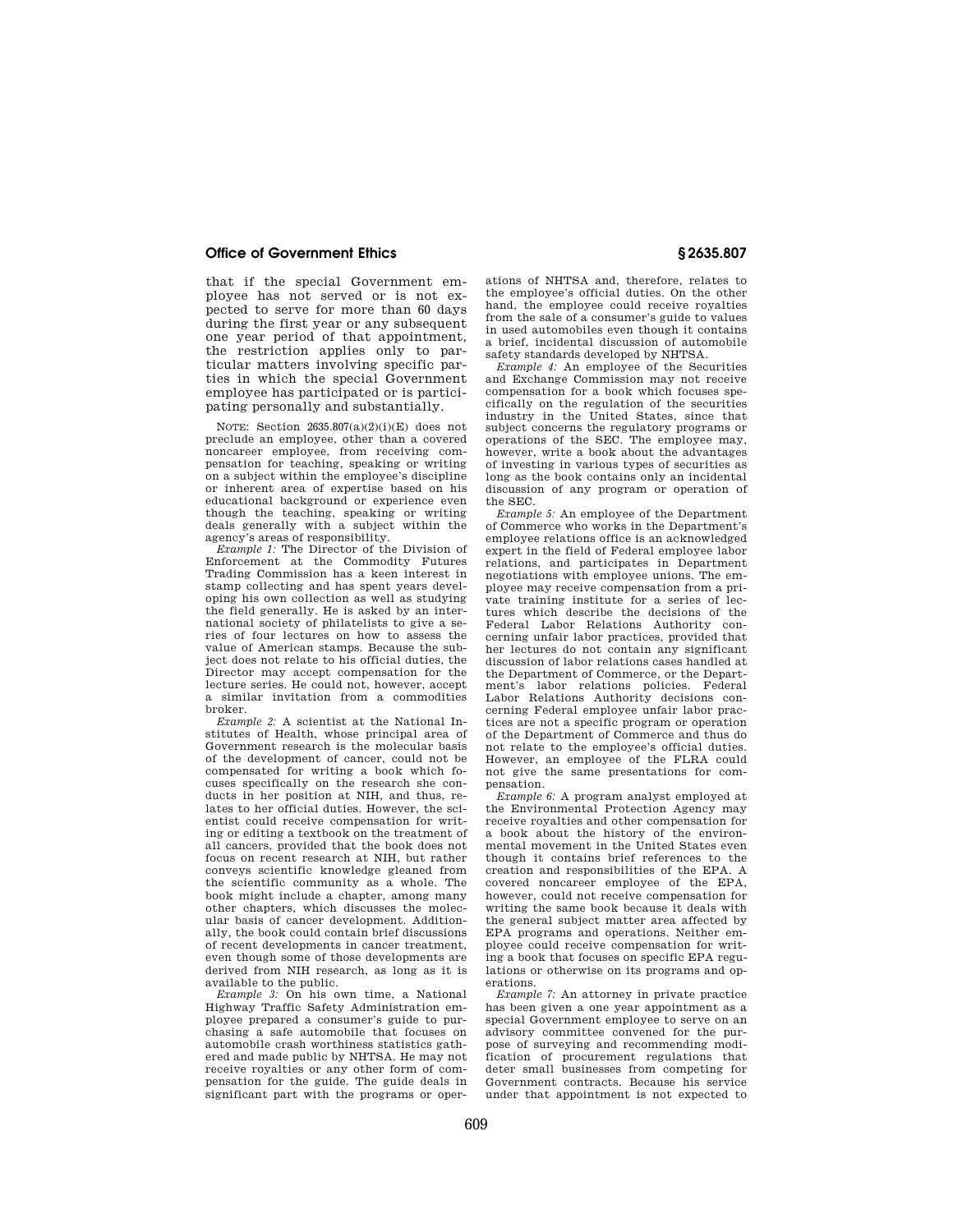exceed 60 days, the attorney may accept compensation for an article about the anticompetitive effects of certain regulatory certification requirements even though those regulations are being reviewed by the advisory committee. The regulations which are the focus of the advisory committee deliberations are not a particular matter involving specific parties. Because the information is nonpublic, he could not, however, accept compensation for an article which recounts advisory committee deliberations that took place in a meeting closed to the public in order to discuss proprietary information provided by a small business.

*Example 8:* A biologist who is an expert in marine life is employed for more than 60 days in a year as a special Government employee by the National Science Foundation to assist in developing a program of grants by the Foundation for the study of coral reefs. The biologist may continue to receive compensation for speaking, teaching and writing about marine life generally and coral reefs specifically. However, during the term of her appointment as a special Government employee, she may not receive compensation for an article about the NSF program she is participating in developing. Only the latter would concern a matter to which the special Government employee is assigned.

*Example 9:* An expert on international banking transactions has been given a oneyear appointment as a special Government employee to assist in analyzing evidence in the Government's fraud prosecution of owners of a failed savings and loan association. It is anticipated that she will serve fewer than 60 days under that appointment. Nevertheless, during her appointment, the expert may not accept compensation for an article about the fraud prosecution, even though the article does not reveal nonpublic information. The prosecution is a particular matter that involves specific parties.

(ii) *Agency* has the meaning set forth in §2635.102(a), except that any component of a department designated as a separate agency under §2635.203(a) shall be considered a separate agency.

(iii) *Compensation* includes any form of consideration, remuneration or income, including royalties, given for or in connection with the employee's teaching, speaking or writing activities. Unless accepted under specific statutory authority, such as 31 U.S.C. 1353, 5 U.S.C. 4111 or 7342, or an agency gift acceptance statute, it includes transportation, lodgings and meals, whether provided in kind, by purchase of a ticket, by payment in advance or by reimbursement after the expense has been incurred. It does not include:

**§ 2635.807 5 CFR Ch. XVI (1–1–12 Edition)** 

(A) Items offered by any source that could be accepted from a prohibited source under subpart B of this part;

(B) Meals or other incidents of attendance such as waiver of attendance fees or course materials furnished as part of the event at which the teaching or speaking takes place;

(C) Copies of books or of publications containing articles, reprints of articles, tapes of speeches, and similar items that provide a record of the teaching, speaking or writing activity; or

(D) In the case of an employee other than a covered noncareer employee as defined in 5 CFR 2636.303(a), travel expenses, consisting of transportation, lodgings or meals, incurred in connection with the teaching, speaking or writing activity.

NOTE TO PARAGRAPH  $(a)(2)(iii)$ : Independent of §2635.807(a), other authorities, such as 18 U.S.C. 209, in some circumstances may limit or entirely preclude an employee's acceptance of travel expenses. In addition, employees who file financial disclosure reports should be aware that, subject to applicable thresholds and exclusions, travel and travel reimbursements accepted from sources other than the United States Government must be reported on their financial disclosure reports.

*Example 1 to paragraph (a)(2)(iii):* A GS–15 employee of the Forest Service has developed and marketed, in her private capacity, a speed reading technique for which popular demand is growing. She is invited to speak about the technique by a representative of an organization that will be substantially affected by a regulation on land management which the employee is in the process of drafting for the Forest Service. The representative offers to pay the employee a \$200 speaker's fee and to reimburse all her travel expenses. She may accept the travel reimbursements, but not the speaker's fee. The speaking activity is related to her official duties under  $§2635.807(a)(2)(i)(C)$  and the fee is prohibited compensation for such speech; travel expenses incurred in connection with the speaking engagement, on the other hand, are not prohibited compensation for a GS–15 employee.

*Example 2 to paragraph (a)(2)(iii):* Solely because of her recent appointment to a Cabinet-level position, a Government official is invited by the Chief Executive Officer of a major international corporation to attend firm meetings to be held in Aspen for the purpose of addressing senior corporate managers on the importance of recreational activities to a balanced lifestyle. The firm offers to reimburse the official's travel expenses. The official may not accept the offer.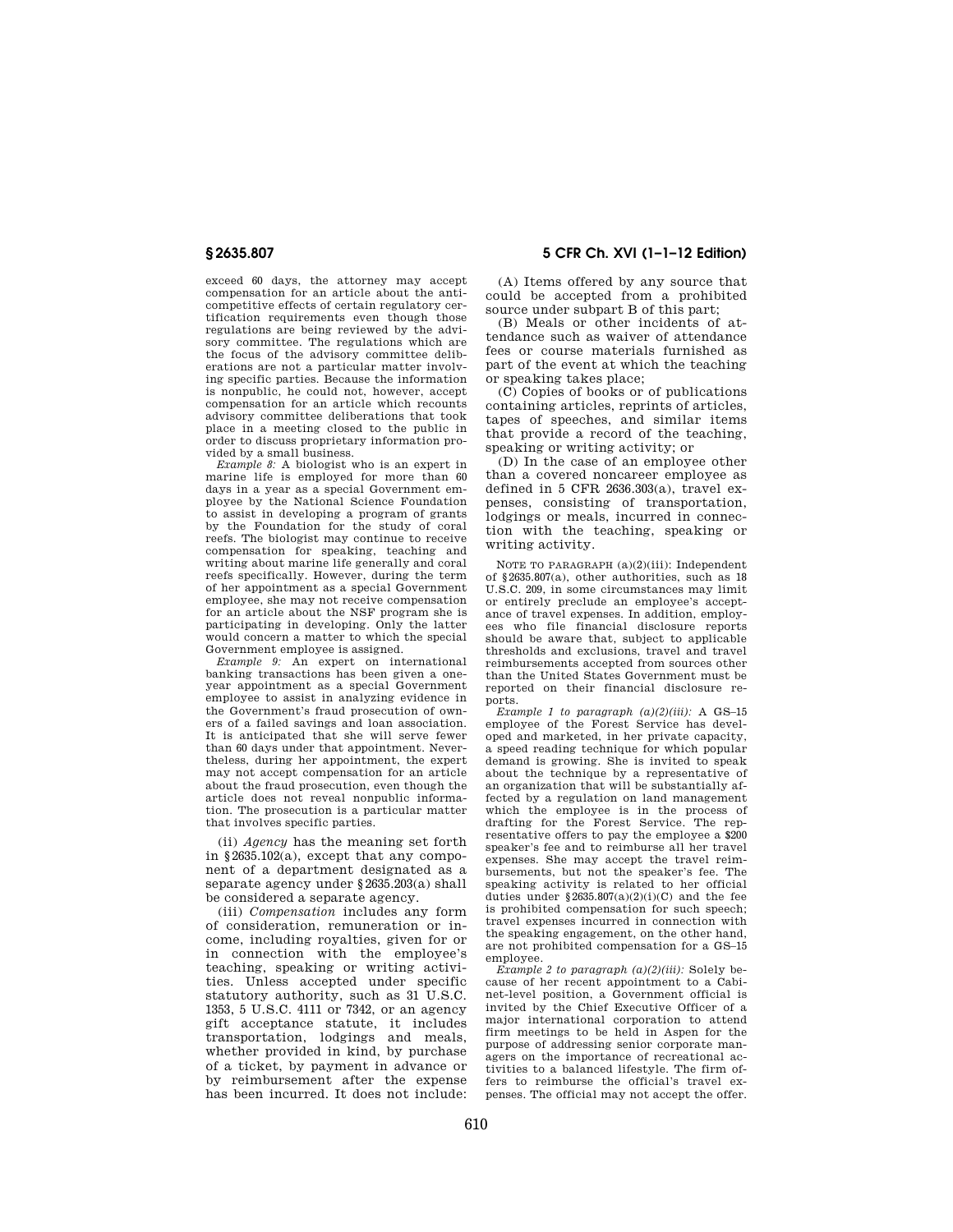## **Office of Government Ethics § 2635.807**

The speaking activity is related to official duties under  $$2635.807(a)(2)(i)(B)$  and, because she is a covered noncareer employee as defined in §2636.303(a) of this chapter, the travel expenses are prohibited compensation as to her.

*Example 3 to paragraph (a)(2)(iii):* A GS–14 attorney at the Federal Trade Commission (FTC) who played a lead role in a recently concluded merger case is invited to speak about the case, in his private capacity, at a conference in New York. The attorney has no public speaking responsibilities on behalf of the FTC apart from the judicial and administrative proceedings to which he is assigned. The sponsors of the conference offer to reimburse the attorney for expenses incurred in connection with his travel to New York. They also offer him, as compensation for his time and effort, a free trip to San Francisco. The attorney may accept the travel expenses to New York, but not the expenses to San Francisco. The lecture relates to his official duties under paragraphs (a)(2)(i)(E)(*1*) and  $(a)(2)(i)(E)(2)$  of §2635.807, but because he is not a covered noncareer employee as defined in §2636.303(a) of this chapter, the expenses associated with his travel to New York are not a prohibited form of compensation as to him. The travel expenses to San Francisco, on the other hand, not incurred in connection with the speaking activity, are a prohibited form of compensation. If the attorney were a covered noncareer employee he would be barred from accepting the travel expenses to New York as well as the travel expenses to San Francisco.

*Example 4 to paragraph (a)(2)(iii):* An advocacy group dedicated to improving treatments for severe pain asks the National Institutes of Health (NIH) to provide a conference speaker who can discuss recent advances in the agency's research on pain. The group also offers to pay the employee's travel expenses to attend the conference. After performing the required conflict of interest analysis, NIH authorizes acceptance of the travel expenses under 31 U.S.C. 1353 and the implementing General Services Administration regulation, as codified under 41 CFR chapter 304, and authorizes an employee to undertake the travel. At the conference the advocacy group, as agreed, pays the employee's hotel bill and provides several of his meals. Subsequently the group reimburses the agency for the cost of the employee's airfare and some additional meals. All of the payments by the advocacy group are permissible. Since the employee is speaking officially and the expense payments are accepted under 31 U.S.C. 1353, they are not prohibited compensation under §2635.807(a)(2)(iii). The same result would obtain with respect to expense payments made by non-Government sources properly authorized under an agency gift acceptance statute, the Government Employees Training Act, 5 U.S.C. 4111, or the foreign gifts law, 5 U.S.C. 7342.

(iv) *Receive* means that there is actual or constructive receipt of the compensation by the employee so that the employee has the right to exercise dominion and control over the compensation and to direct its subsequent use. Compensation received by an employee includes compensation which is:

(A) Paid to another person, including a charitable organization, on the basis of designation, recommendation or other specification by the employee; or

(B) Paid with the employee's knowledge and acquiescence to his parent, sibling, spouse, child, or dependent relative.

(v) *Particular matter involving specific parties* has the meaning set forth in  $\frac{1}{8}$ 2637.102(a)(7) of this chapter.

(vi) *Personal and substantial participation* has the meaning set forth in §2635.402(b)(4).

(3) *Exception for teaching certain courses.* Notwithstanding that the activity would relate to his official duties under paragraphs  $(a)(2)(i)$  (B) or  $(E)$ of this section, an employee may accept compensation for teaching a course requiring multiple presentations by the employee if the course is offered as part of:

(i) The regularly established curriculum of:

(A) An institution of higher education as defined at 20 U.S.C. 1141(a);

(B) An elementary school as defined at 20 U.S.C. 2891(8); or

(C) A secondary school as defined at 20 U.S.C. 2891(21); or

(ii) A program of education or training sponsored and funded by the Federal Government or by a State or local government which is not offered by an entity described in paragraph (a)(3)(i) of this section.

*Example 1:* An employee of the Cost Accounting Standards Board who teaches an advanced accounting course as part of the regular business school curriculum of an accredited university may receive compensation for teaching the course even though a substantial portion of the course deals with cost accounting principles applicable to contracts with the Government.

*Example 2:* An attorney employed by the Equal Employment Opportunity Commission may accept compensation for teaching a course at a state college on the subject of